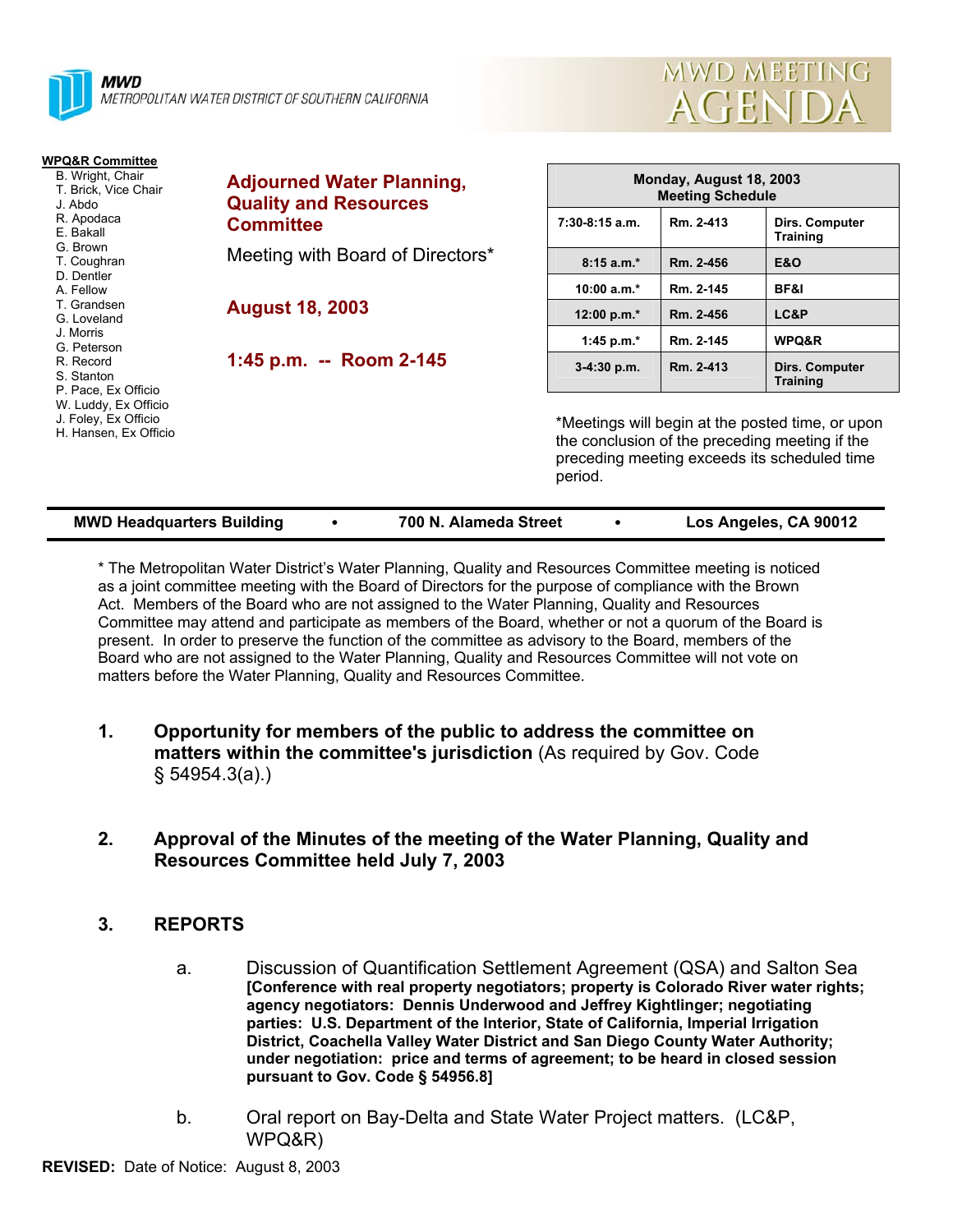## **4. CONSENT CALENDAR ITEMS — ACTION**

None

#### **5. OTHER BOARD ITEMS — ACTION**

**Revised** 9-2 Approve Principles of Agreements with North Kern Water Storage District and Mojave Water Agency to demonstrate the feasibility of water banking programs and to take full delivery of available 2003 State Water Project supplies. (WPQ&R)

### **6. BOARD INFORMATION ITEMS**

None

#### **7. COMMITTEE ITEMS**

- a. Oral report on Water Supply Update
- b. Oral update on Chromium 6
- c. Report on Fiscal Year 2002/03 Innovative Conservation Program Grant **Recipients**
- d. Report on Dedicated Landscape Meters

#### **8. MANAGEMENT REPORT**

a. Water Resource Management Manager's report

#### **9. FOLLOW-UP ITEMS**

None

# **10. FUTURE AGENDA ITEMS**

### **11. ADJOURNMENT**